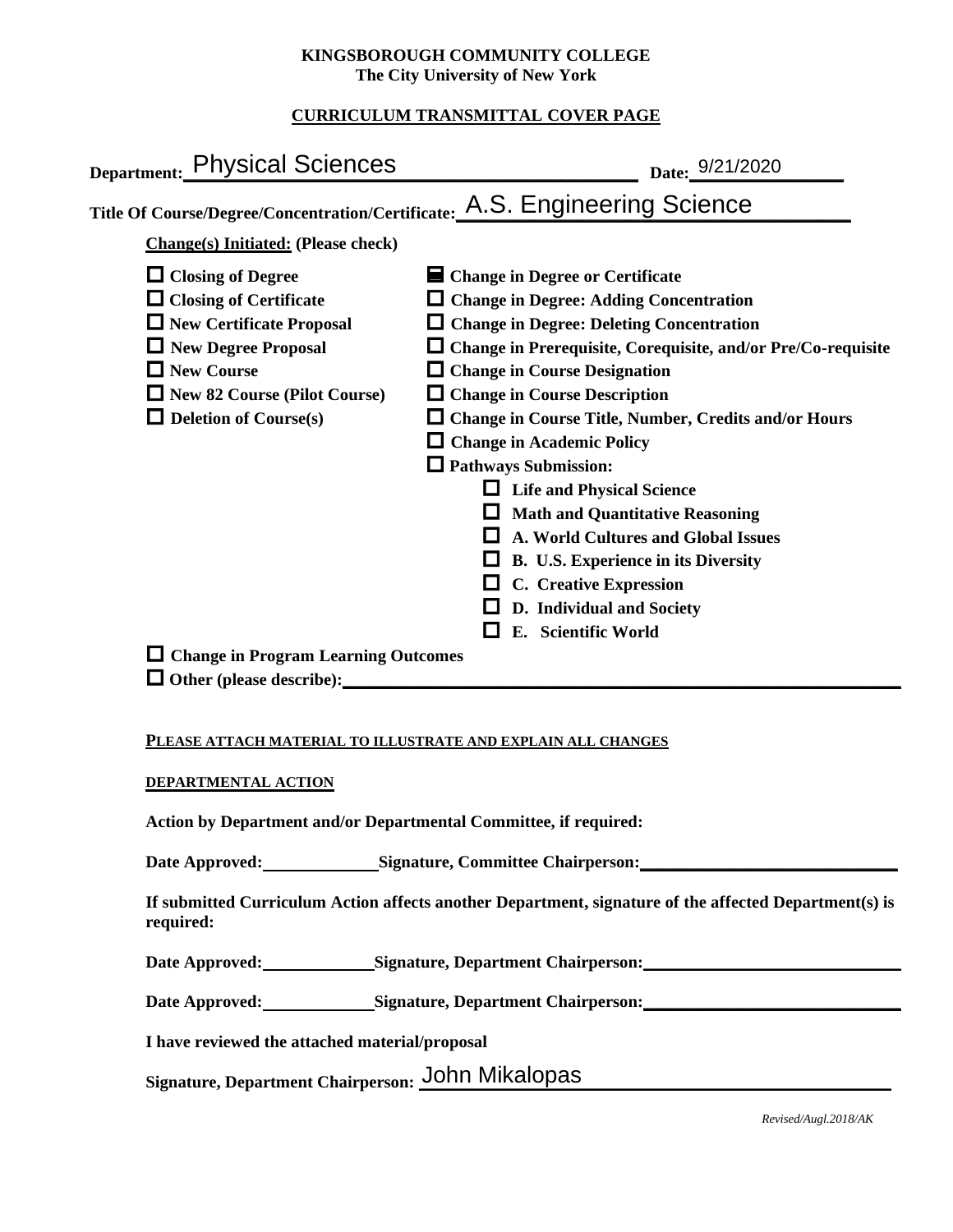| TO:   | FALL 2020 Curriculum Committee                                             |
|-------|----------------------------------------------------------------------------|
| FROM: | John Mikalopas, Ph.D. Professor and Chair, Department of Physical Sciences |
| DATE: | September 21, 2020                                                         |
| RE:   | Change Degree Requirements for the A.S. Engineering Science                |

The Department of Physical Sciences is proposing a change in degree requirements for the A.S. Engineering Science.

## **Change:**

1. Addition of MAT 9B0 – College Algebra for STEM Majors, under Required Core: Mathematics and Quantitative Reasoning (MQR)

# **Rationale for Change:**

These changes are necessary based on the proposed new course, MAT 9B0 – College Algebra for STEM Majors, by the Department of Mathematics and Computer Science to the Fall 2020 Curriculum Committee.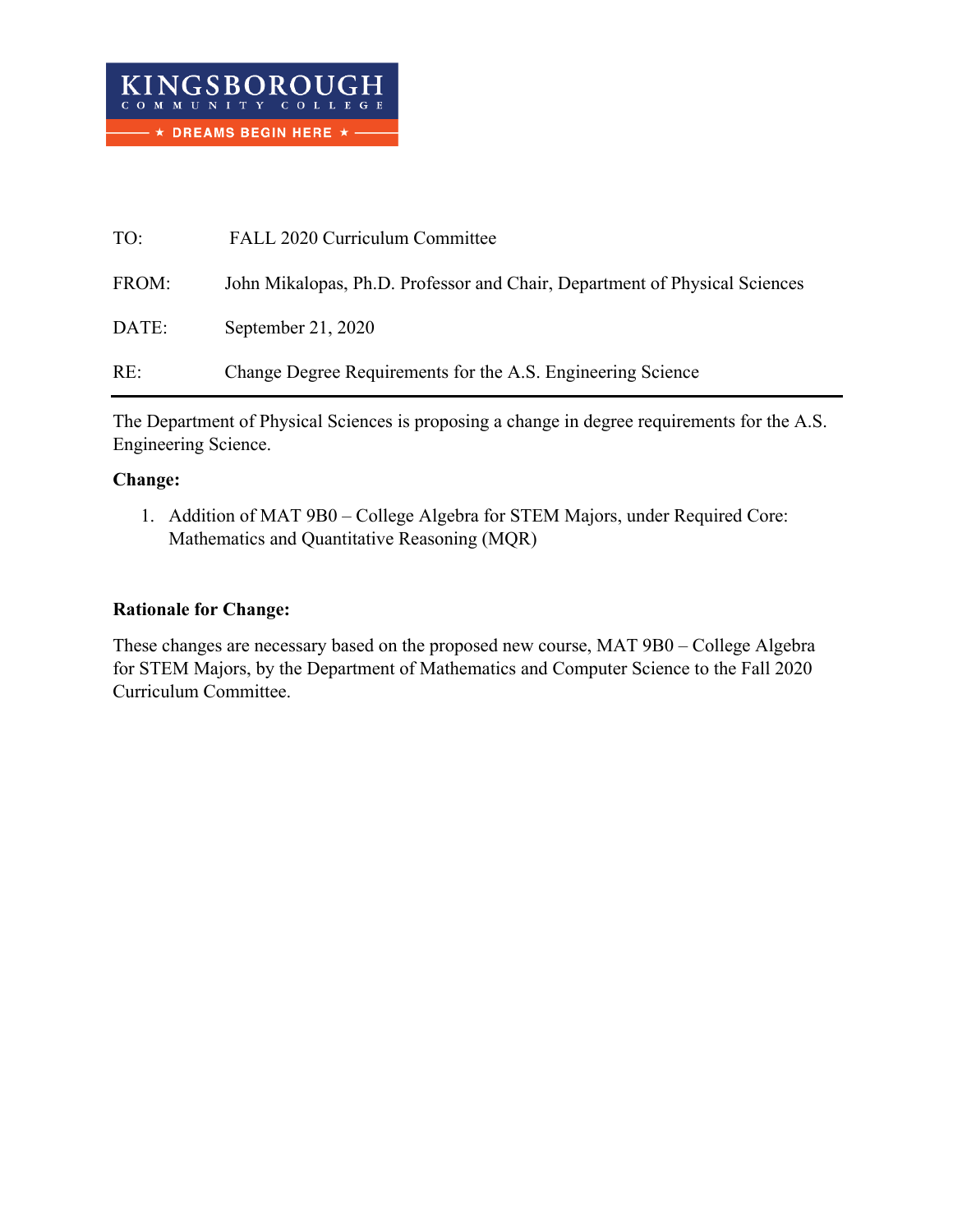|            | Add/Delete/Change   A.S. ENGINEERING SCIENCE                                                  |                |
|------------|-----------------------------------------------------------------------------------------------|----------------|
|            | HEGIS: 5609.00                                                                                |                |
|            | PROGRAM CODE: 87212                                                                           |                |
|            |                                                                                               |                |
|            | <b>CUNY CORE</b>                                                                              | <b>CREDITS</b> |
|            |                                                                                               |                |
|            | <b>REQUIRED CORE: (4 Courses, 13 Credits)</b>                                                 | 13             |
|            | When Required Core Courses are specified for a category, they are required for the major      |                |
|            | ENG 1200 - Composition I                                                                      | 3              |
|            | ENG 2400 - Composition II                                                                     | 3              |
|            | Mathematical & Quantitative Reasoning*:                                                       | 3              |
| <b>ADD</b> | MAT 9B0 - College Algebra for STEM Majors or                                                  |                |
|            | MAT 900 - College Algebra or                                                                  |                |
|            | MAT 1400 - Analytic Geometry and Pre-Calculus Mathematics or                                  |                |
|            | MAT 1500 - Calculus I                                                                         |                |
|            | Life and Physical Sciences*:                                                                  | 4              |
|            | CHM 1100 - General Chemistry I                                                                |                |
|            |                                                                                               |                |
|            | FLEXIBLE CORE: (6 Courses, 20 Credits)                                                        | 20             |
|            | When Flexible Core Courses are specified for a category, they are required for the major. One |                |
|            | course from each Group A to D (Group E is satisfied by the courses shown). No more than two   |                |
|            | courses can be selected from the same discipline.                                             |                |
|            | A. World Cultures and Global Issues                                                           |                |
|            | B. U.S. Experience In Its Diversity                                                           |                |
|            | C. Creative Expression                                                                        |                |
|            | D. Individual & Society                                                                       |                |
|            | E. Scientific World*:                                                                         |                |
|            | CHM 1200 - General Chemistry II                                                               |                |
|            | PHY 1300 - Advanced General Physics I                                                         |                |
|            |                                                                                               |                |
|            | <b>DEPARTMENT REQUIREMENTS</b> (9 to 12 Courses, 28 to 37 Credits)                            | $28 - 37$      |
|            | Additional Physical Sciences Requirements (4 Courses, 13 Credits)                             | 13             |
|            | PHY 1400 - Advanced General Physics II                                                        | 4              |
|            | EGR 2100 - Engineering Design                                                                 | 3              |
|            | EGR 2200 - Introduction to Electrical Engineering                                             | 3              |
|            | EGR 2300 - Introduction to Engineering Thermodynamics                                         | 3              |
|            |                                                                                               |                |
|            | Additional Mathematics Requirements (5 - 8 Courses, 15 - 24 Credits)                          | $15 - 24$      |
|            | Select five (5) to eight (8) additional courses beyond the Mathematical and Quantitative      |                |
|            | Reasoning (MQR) course from the following:                                                    |                |
|            | CS 1200 - Introduction to Computing                                                           |                |
|            | MAT 1000 - College Trigonometry^                                                              |                |
|            | MAT 1400 - Analytic Geometry and Pre-Calculus Mathematics (Recommended)                       |                |
|            | MAT 1500 - Calculus I (Recommended)                                                           |                |
|            | MAT 1600 - Calculus II (Recommended)                                                          |                |
|            | MAT 2100 - Calculus III                                                                       |                |
|            | MAT 5500 - Differential Equations                                                             |                |
|            | MAT 5600 - Linear Algebra                                                                     |                |
|            |                                                                                               |                |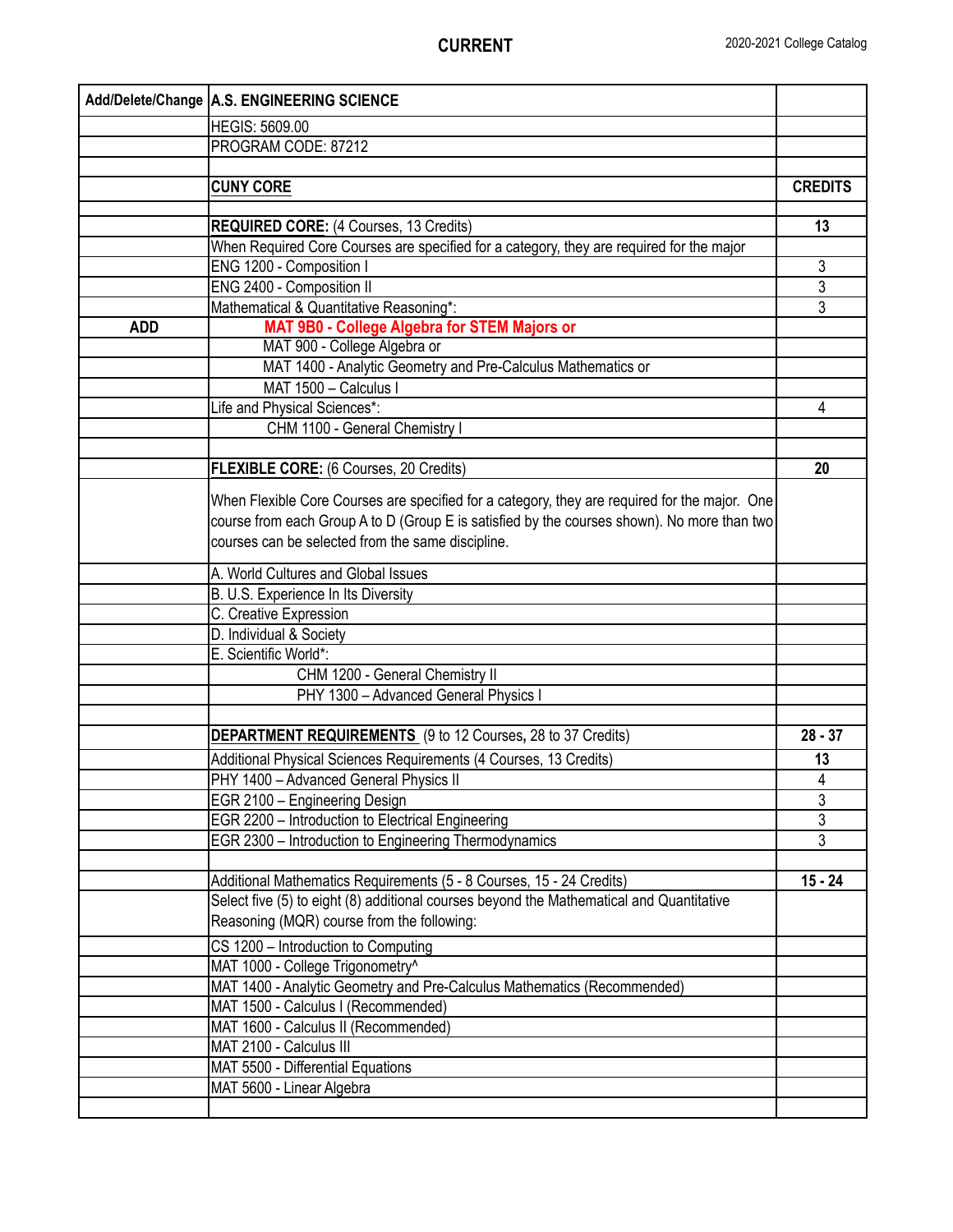| ELECTIVES: 0 credits sufficient to meet the required total of 61 to 70 credits for the degree.                                                           | $\pmb{0}$ |
|----------------------------------------------------------------------------------------------------------------------------------------------------------|-----------|
|                                                                                                                                                          |           |
| <b>TOTAL CREDITS: 61 - 70</b>                                                                                                                            | $61 - 70$ |
|                                                                                                                                                          |           |
| *This program has a waiver to require particular courses in the Common Core, otherwise more<br>than the minimum credits for the degree may be necessary. |           |
| ^ Depending on Math placement, students may be required to select MAT 1000                                                                               |           |
|                                                                                                                                                          |           |
|                                                                                                                                                          |           |
|                                                                                                                                                          |           |
|                                                                                                                                                          |           |
|                                                                                                                                                          |           |
|                                                                                                                                                          |           |
|                                                                                                                                                          |           |
|                                                                                                                                                          |           |
|                                                                                                                                                          |           |
|                                                                                                                                                          |           |
|                                                                                                                                                          |           |
|                                                                                                                                                          |           |
|                                                                                                                                                          |           |
|                                                                                                                                                          |           |
|                                                                                                                                                          |           |
|                                                                                                                                                          |           |
|                                                                                                                                                          |           |
|                                                                                                                                                          |           |
|                                                                                                                                                          |           |
|                                                                                                                                                          |           |
|                                                                                                                                                          |           |
|                                                                                                                                                          |           |
|                                                                                                                                                          |           |
|                                                                                                                                                          |           |
|                                                                                                                                                          |           |
|                                                                                                                                                          |           |
|                                                                                                                                                          |           |
|                                                                                                                                                          |           |
|                                                                                                                                                          |           |
|                                                                                                                                                          |           |
|                                                                                                                                                          |           |
|                                                                                                                                                          |           |
|                                                                                                                                                          |           |
|                                                                                                                                                          |           |
|                                                                                                                                                          |           |
|                                                                                                                                                          |           |
|                                                                                                                                                          |           |
|                                                                                                                                                          |           |
|                                                                                                                                                          |           |
|                                                                                                                                                          |           |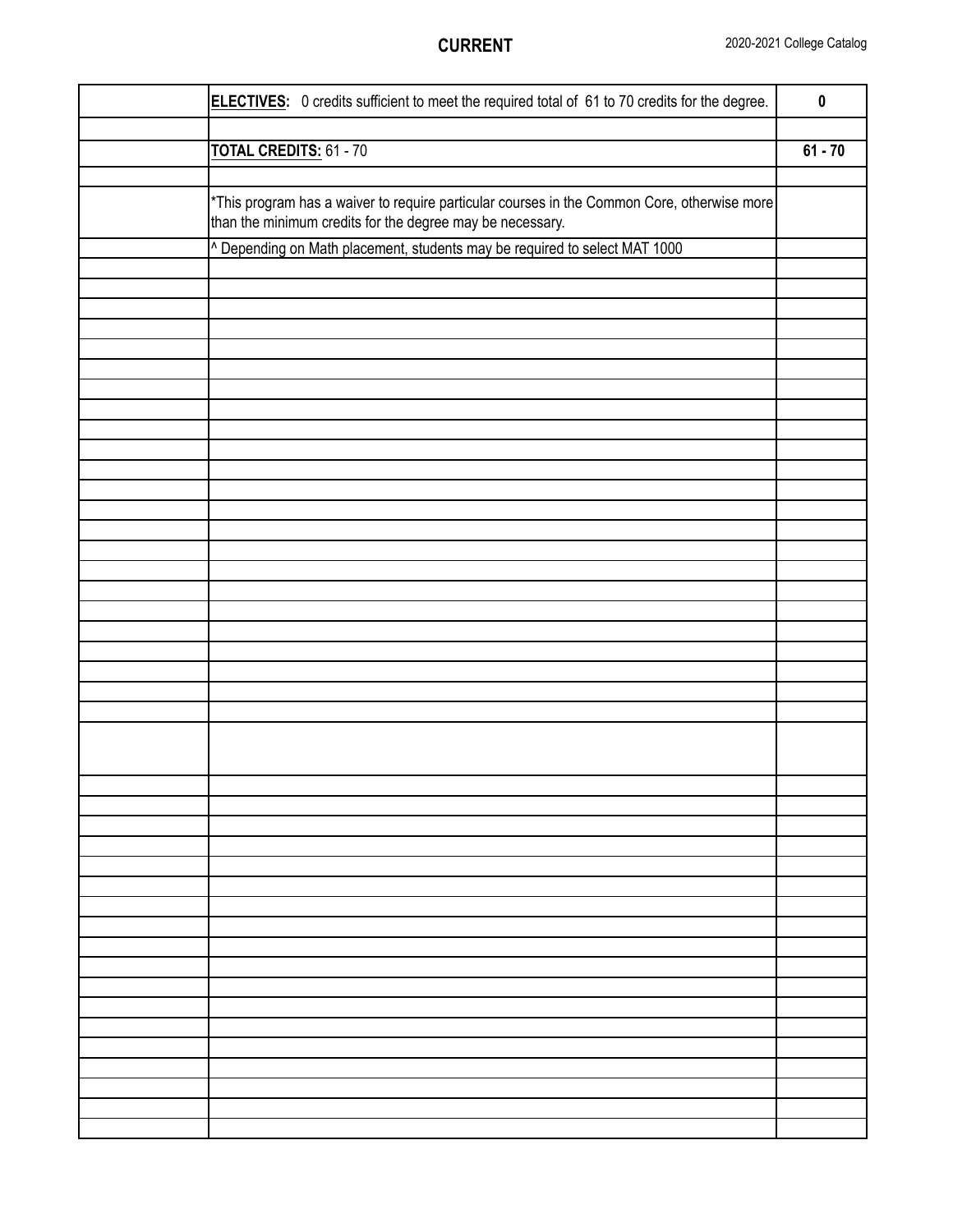| Add/Delete/Change A.S. ENGINEERING SCIENCE                                                                                                                                                                                                        |                |
|---------------------------------------------------------------------------------------------------------------------------------------------------------------------------------------------------------------------------------------------------|----------------|
| <b>HEGIS: 5609.00</b>                                                                                                                                                                                                                             |                |
| PROGRAM CODE: 87212                                                                                                                                                                                                                               |                |
|                                                                                                                                                                                                                                                   |                |
| <b>CUNY CORE</b>                                                                                                                                                                                                                                  | <b>CREDITS</b> |
|                                                                                                                                                                                                                                                   |                |
| <b>REQUIRED CORE:</b> (4 Courses, 13 Credits)                                                                                                                                                                                                     | 13             |
| When Required Core Courses are specified for a category, they are required for the major                                                                                                                                                          |                |
| ENG 1200 - Composition I                                                                                                                                                                                                                          | 3              |
| ENG 2400 - Composition II                                                                                                                                                                                                                         | 3              |
| Mathematical & Quantitative Reasoning*:                                                                                                                                                                                                           | $\overline{3}$ |
| MAT 9B0 - College Algebra for STEM Majors or                                                                                                                                                                                                      |                |
| MAT 900 - College Algebra or                                                                                                                                                                                                                      |                |
| MAT 1400 - Analytic Geometry and Pre-Calculus Mathematics or                                                                                                                                                                                      |                |
| MAT 1500 - Calculus I                                                                                                                                                                                                                             |                |
| Life and Physical Sciences*:                                                                                                                                                                                                                      | 4              |
| CHM 1100 - General Chemistry I                                                                                                                                                                                                                    |                |
|                                                                                                                                                                                                                                                   |                |
| FLEXIBLE CORE: (6 Courses, 20 Credits)                                                                                                                                                                                                            | 20             |
| When Flexible Core Courses are specified for a category, they are required for the major. One<br>course from each Group A to D (Group E is satisfied by the courses shown). No more than two<br>courses can be selected from the same discipline. |                |
| A. World Cultures and Global Issues                                                                                                                                                                                                               |                |
| B. U.S. Experience In Its Diversity                                                                                                                                                                                                               |                |
| C. Creative Expression                                                                                                                                                                                                                            |                |
| D. Individual & Society                                                                                                                                                                                                                           |                |
| E. Scientific World*:                                                                                                                                                                                                                             |                |
| CHM 1200 - General Chemistry II                                                                                                                                                                                                                   |                |
| PHY 1300 - Advanced General Physics I                                                                                                                                                                                                             |                |
|                                                                                                                                                                                                                                                   |                |
| <b>DEPARTMENT REQUIREMENTS</b> (9 to 12 Courses, 28 to 37 Credits)                                                                                                                                                                                | $28 - 37$      |
| Additional Physical Sciences Requirements (4 Courses, 13 Credits)                                                                                                                                                                                 | 13             |
| PHY 1400 - Advanced General Physics II                                                                                                                                                                                                            | 4              |
| EGR 2100 - Engineering Design                                                                                                                                                                                                                     | $\overline{3}$ |
| EGR 2200 - Introduction to Electrical Engineering                                                                                                                                                                                                 | 3              |
| EGR 2300 - Introduction to Engineering Thermodynamics                                                                                                                                                                                             | 3              |
|                                                                                                                                                                                                                                                   | $15 - 24$      |
| Additional Mathematics Requirements (5 - 8 Courses, 15 - 24 Credits)<br>Select five (5) to eight (8) additional courses beyond the Mathematical and Quantitative                                                                                  |                |
| Reasoning (MQR) course from the following:                                                                                                                                                                                                        |                |
| CS 1200 - Introduction to Computing                                                                                                                                                                                                               |                |
| MAT 1000 - College Trigonometry^                                                                                                                                                                                                                  |                |
| MAT 1400 - Analytic Geometry and Pre-Calculus Mathematics (Recommended)                                                                                                                                                                           |                |
| MAT 1500 - Calculus I (Recommended)                                                                                                                                                                                                               |                |
| MAT 1600 - Calculus II (Recommended)                                                                                                                                                                                                              |                |
| MAT 2100 - Calculus III                                                                                                                                                                                                                           |                |
| MAT 5500 - Differential Equations                                                                                                                                                                                                                 |                |
| MAT 5600 - Linear Algebra                                                                                                                                                                                                                         |                |
|                                                                                                                                                                                                                                                   |                |